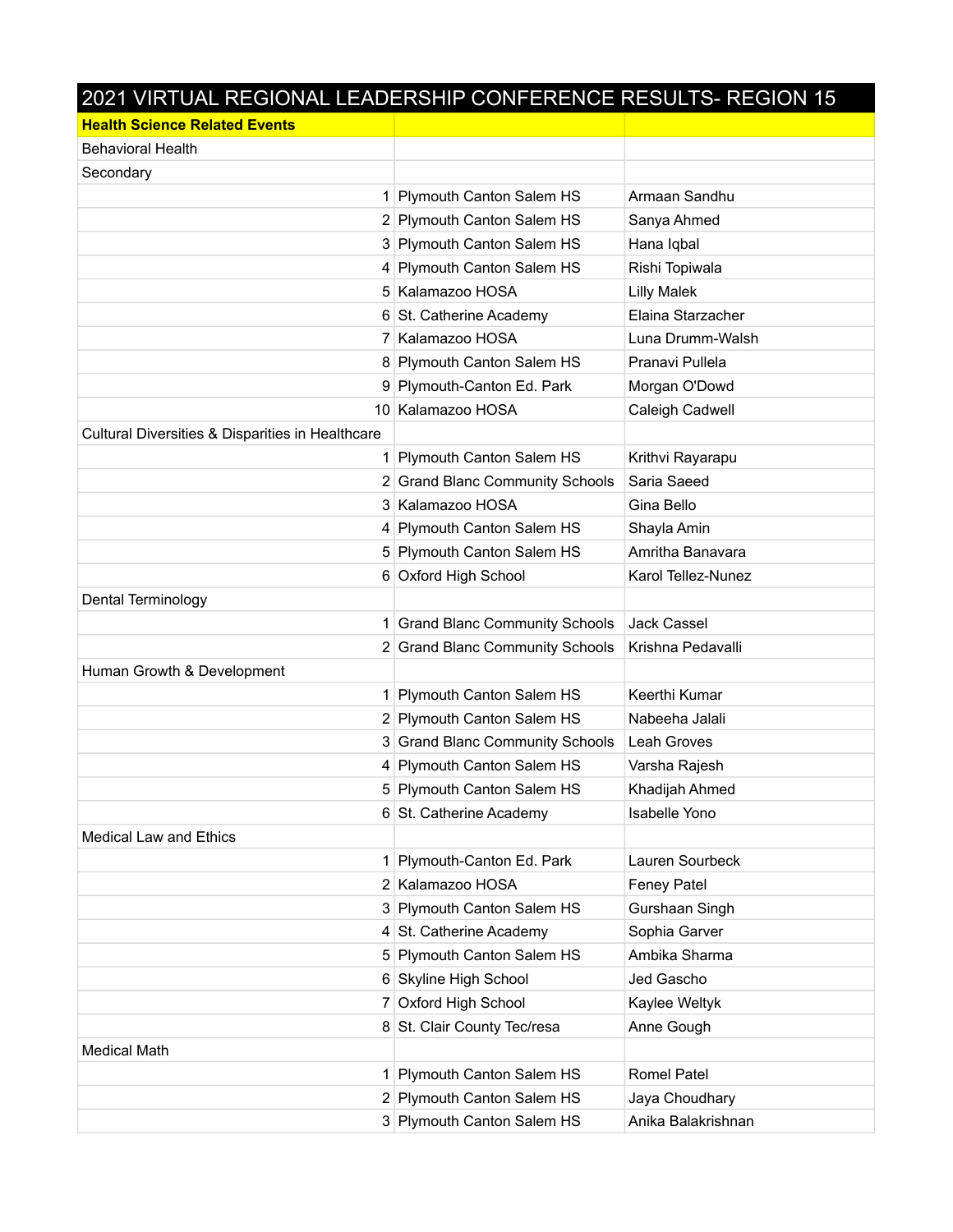|                            | 4 Plymouth Canton Salem HS      | Ashwin Dabade              |
|----------------------------|---------------------------------|----------------------------|
|                            | 5 Skyline High School           | Liana Veerasamy            |
|                            | 6 Kalamazoo HOSA                | Esmeralda Cabrera-Salvador |
| <b>Medical Reading</b>     |                                 |                            |
|                            | 1 Plymouth Canton Salem HS      | Emily Kuruvilla            |
|                            | 2 Lapeer High School            | MacKenzie Brasseur         |
| <b>Medical Spelling</b>    |                                 |                            |
|                            | 1 Plymouth Canton Salem HS      | Rahat Bashar               |
|                            | 2 Plymouth Canton Salem HS      | Pragya Choudhary           |
|                            | 3 Plymouth Canton Salem HS      | Alisha Shaik               |
|                            | 4 Plymouth Canton Salem HS      | Sanaa Bashar               |
|                            | 5 Plymouth Canton Salem HS      | Sohniaa Mahalingam         |
|                            | 6 St. Catherine Academy         | Caroline Trush             |
| <b>Medical Terminology</b> |                                 |                            |
|                            | 1 Plymouth Canton Salem HS      | Kaveri Nambiar             |
|                            | 2 Plymouth-Canton Ed. Park      | Alisha Razi                |
|                            | 3 Plymouth Canton Salem HS      | Priyadharshini Mohanraji   |
|                            | 4 Plymouth Canton Salem HS      | Rohith Mahesh              |
|                            | 5 Plymouth Canton Salem HS      | Mahdi Hammoud              |
|                            | 6 Kalamazoo HOSA                | <b>Addison Bobbio</b>      |
|                            | 7 Plymouth Canton Salem HS      | Samy Patel                 |
|                            | 8 Plymouth Canton Salem HS      | Siddarth Ramkumar          |
|                            | 9 Grand Blanc Community Schools | Jenna Sanborn              |
|                            | 10 Plymouth Canton Salem HS     | Nyari Bhatt                |
| <b>Nutrition</b>           |                                 |                            |
|                            | 1 Plymouth Canton Salem HS      | Taha Vali                  |
|                            | 2 Plymouth Canton Salem HS      | Sumedha Sethi              |
|                            | 3 Kalamazoo HOSA                | Ella Ezbenko               |
|                            | 4 St. Catherine Academy         | Marisa Kaji                |
|                            | 5 St. Catherine Academy         | Maegan Kajy                |
|                            | 6 Plymouth Canton Salem HS      | Ridhi Khatlawala           |
|                            | 7 Grand Blanc Community Schools | <b>Sidney Tinker</b>       |
|                            | 8 Grand Blanc Community Schools | Kirtan Patel               |
|                            | 9 Plymouth Canton Salem HS      | Neha Rao                   |
|                            | 10 Oxford High School           | Carly Boyd                 |
| Pathophysiology            |                                 |                            |
|                            | 1 Plymouth Canton Salem HS      | Hafsa Aleem                |
|                            | 2 Plymouth Canton Salem HS      | Julia Burgess              |
|                            | 3 Plymouth Canton Salem HS      | Charvi Rayarapu            |
|                            | 4 Grand Blanc Community Schools | Ellie Berry                |
|                            | 5 Plymouth Canton Salem HS      | Anvi Jampani               |
|                            | 6 Kalamazoo HOSA                | Eleanore Skwiat            |
|                            | 7 Plymouth-Canton Ed. Park      | Grace Ramer                |
|                            | 8 Alma High School              | <b>Brandon Mills</b>       |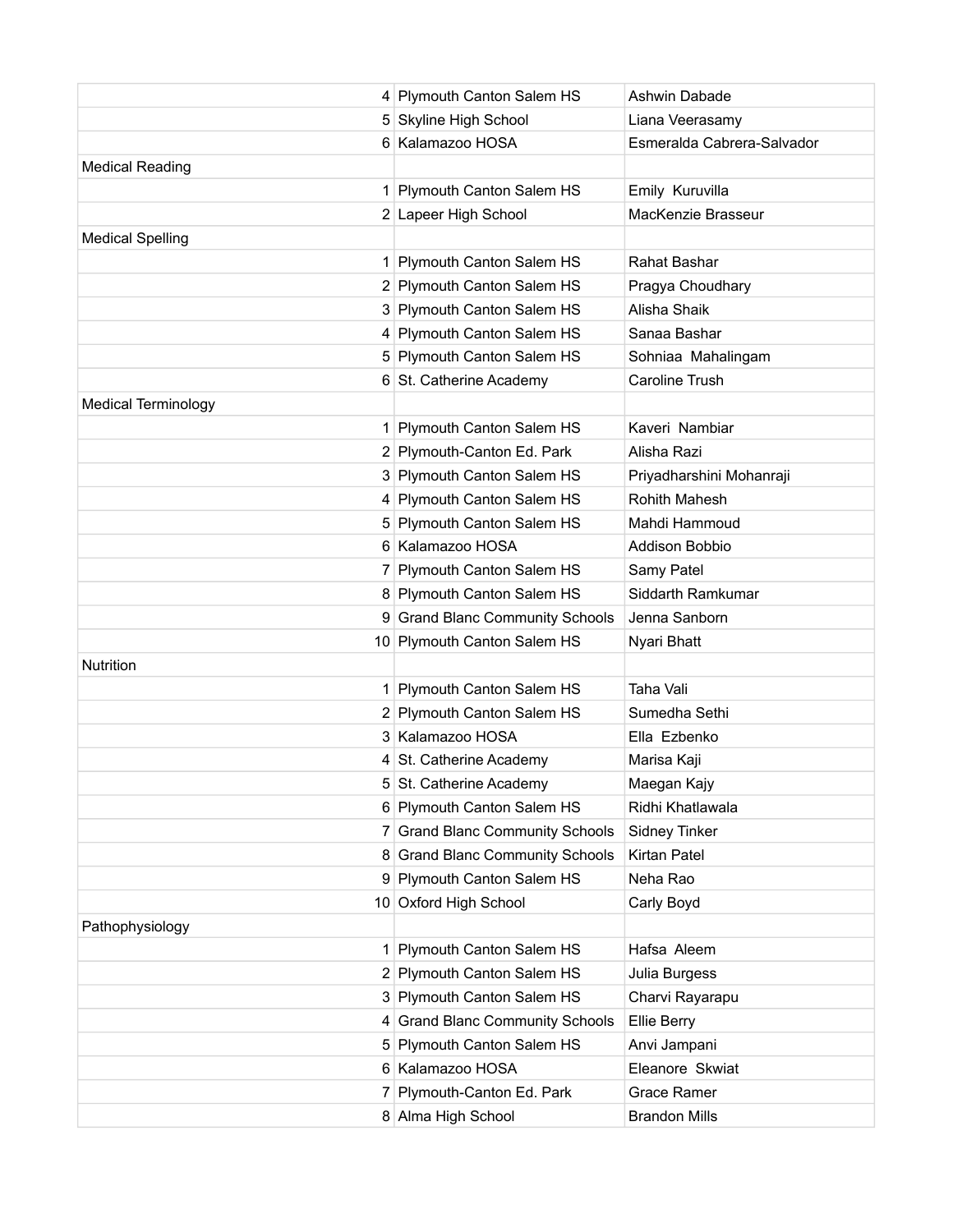|                                      | 9 Skyline High School           | Albert Gu                |
|--------------------------------------|---------------------------------|--------------------------|
| Pharmacology                         |                                 |                          |
|                                      | 1 Kalamazoo HOSA                | Logan Hutchinson         |
|                                      | 2 Plymouth Canton Salem HS      | Bonnie Huynh             |
|                                      | 3 Plymouth Canton Salem HS      | Mehreen Siddiqui         |
|                                      | 4 Skyline High School           | Niya Patel               |
|                                      | 5 Grand Blanc Community Schools | Celeste Kue              |
|                                      | 6 Plymouth Canton Salem HS      | Aayushma Pokhrel         |
|                                      | 7 Plymouth-Canton Ed. Park      | Huzaifah Nadeem          |
| <b>Health Professions Events</b>     |                                 |                          |
| <b>Biomedical Laboratory Science</b> |                                 |                          |
|                                      | 1 Plymouth Canton Salem HS      | David Wu                 |
|                                      | 2 Plymouth Canton Salem HS      | Rutvi Shah               |
|                                      | 3 Skyline High School           | Isabel Qi                |
|                                      | 4 Plymouth Canton Salem HS      | Sadhana Kilangodi        |
|                                      | 5 Lapeer High School            | Shelby Hudson            |
|                                      | 6 Plymouth-Canton Ed. Park      | Mustafa Alithawi         |
|                                      | 7 Oxford High School            | Anastasia Boggess        |
|                                      | 8 Plymouth-Canton Ed. Park      | Haidar Fakih             |
|                                      | 9 Plymouth Canton Salem HS      | Abhinav Raghu            |
| <b>Clinical Nursing</b>              |                                 |                          |
|                                      | 1 Oxford High School            | Olivia Drobnich          |
|                                      | 2 Eisenhower High School        | Achsah John              |
|                                      | 3 Plymouth-Canton Ed. Park      | <b>Austyn Watkins</b>    |
|                                      | 4 Plymouth-Canton Ed. Park      | <b>Allison Gabrielse</b> |
|                                      | 5 Kalamazoo HOSA                | <b>Brittany Wright</b>   |
|                                      | 6 Plymouth-Canton Ed. Park      | Lauryn McDougal          |
|                                      | 7 Plymouth-Canton Ed. Park      | <b>Allison Cassar</b>    |
|                                      | 8 Plymouth-Canton Ed. Park      | Kyla Fraser              |
|                                      | 9 Plymouth-Canton Ed. Park      | Brooke Bacyinski         |
| <b>Clinical Specialty</b>            |                                 |                          |
|                                      | 1 Oxford High School            | Gina Bitkowski           |
|                                      | 2 Plymouth Canton Salem HS      | Sarah Motorwala          |
|                                      | 3 Oxford High School            | Sophia Sinacola          |
|                                      | 4 Kalamazoo HOSA                | Shayna Crum              |
| <b>Dental Science</b>                |                                 |                          |
|                                      | 1 Skyline High School           | Mara Kaji                |
|                                      | 2 Alma High School              | Haylie Havens            |
|                                      | 3 Plymouth-Canton Ed. Park      | l'anah Harris            |
| Home Health Aide                     |                                 |                          |
|                                      | 1 Sault Area High School        | Piper Quinn              |
|                                      | 2 Alma High School              | Hailey Beebe             |
| <b>Medical Assisting</b>             |                                 |                          |
|                                      | 1 Lapeer High School            | Lauren Aragones          |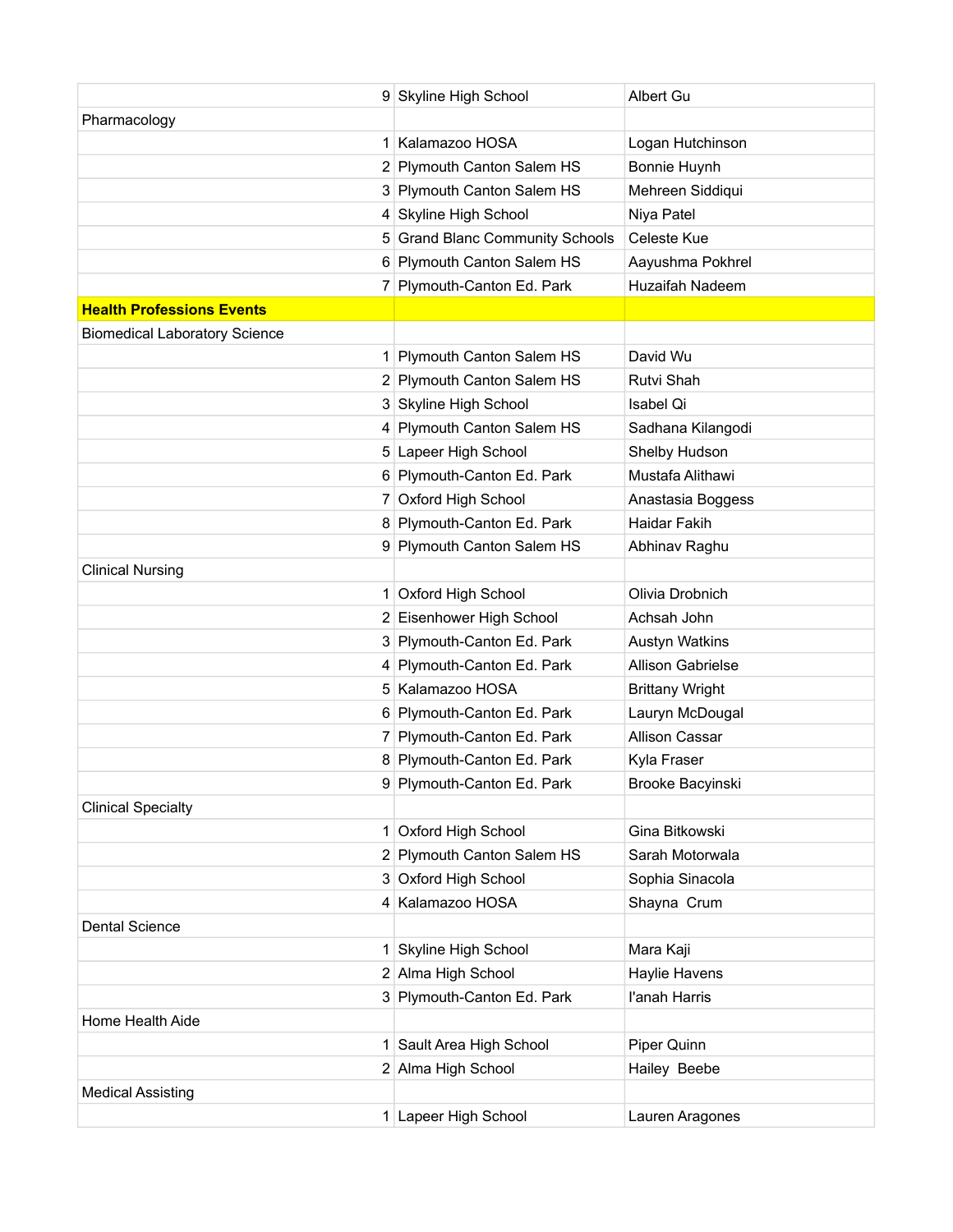|                          | 2 Plymouth Canton Salem HS      | Alia Mulbagal        |
|--------------------------|---------------------------------|----------------------|
|                          | 3 Kalamazoo HOSA                | Hope Lim             |
|                          | 4 Grand Blanc Community Schools | Aya Elbakheet        |
|                          | 5 Plymouth-Canton Ed. Park      | Melany lacoban       |
|                          | 6 Plymouth-Canton Ed. Park      | Judy Alkahwaji       |
|                          | 7 Plymouth-Canton Ed. Park      | Kaylee Szymoniak     |
|                          | 8 Plymouth-Canton Ed. Park      | Jeel Modi            |
|                          | 9 Plymouth Canton Salem HS      | Heba Sajjad          |
|                          | 10 Plymouth-Canton Ed. Park     | Harshan Kang         |
| <b>Nursing Assisting</b> |                                 |                      |
|                          | 1 Sault Area High School        | <b>Elena Masters</b> |
|                          | 2 Plymouth-Canton Ed. Park      | Sydney Benson        |
|                          | 3 Plymouth-Canton Ed. Park      | Katherine Eby        |
|                          | 4 Plymouth-Canton Ed. Park      | Avery Maruszewski    |
|                          | 5 St. Clair County Tec/resa     | Megan Liniarski      |
|                          | 6 Plymouth-Canton Ed. Park      | Brooke Ryan          |
|                          | 7 Plymouth-Canton Ed. Park      | Paree Thakkar        |
|                          | 8 Kalamazoo HOSA                | Morgan Zagar         |
|                          | 9 Plymouth-Canton Ed. Park      | Olivia Wilson        |
|                          | 10 Plymouth-Canton Ed. Park     | Sarah Badawi         |
| <b>Pharmacy Science</b>  |                                 |                      |
| 1                        | Eisenhower High School          | Saanch Sharma        |
|                          | 2 Eisenhower High School        | Stephanie Bumbaru    |
| <b>Physical Therapy</b>  |                                 |                      |
| 1                        | Eisenhower High School          | Marissa Bogden       |
|                          | 2 Armada High School            | Nicole Kavanaugh     |
|                          | 3 Kalamazoo HOSA                | Casey Zinsmaster     |
|                          | 4 Plymouth-Canton Ed. Park      | Mia Grim             |
|                          | 5 Plymouth-Canton Ed. Park      | Nicholas Outen       |
|                          | 6 Plymouth-Canton Ed. Park      | Emma Haag            |
|                          | 7 Plymouth-Canton Ed. Park      | Mario Urrutia        |
|                          | 8 St. Catherine Academy         | Maria Friel          |
|                          | 9 Skyline High School           | Sofia Wenzlaff       |
| Sports Medicine          |                                 |                      |
| 1                        | Skyline High School             | Lily Kubisiak        |
|                          | 2 Eisenhower High School        | Nathan Byrne         |
|                          | 3 Kalamazoo HOSA                | Isabela Griwatsch    |
|                          | 4 Eisenhower High School        | Tanner Solomon       |
|                          | 5 Plymouth-Canton Ed. Park      | Natalie Dutton       |
|                          | 6 Grand Blanc Community Schools | Mackenzie Wall       |
|                          | 7 Kalamazoo HOSA                | Diego Ortiz          |
|                          | 8 Kalamazoo HOSA                | <b>Kennedy Davis</b> |
|                          | 9 Oxford High School            | Jenna Hickey         |
|                          | 10 Plymouth-Canton Ed. Park     | Kareen Karjian       |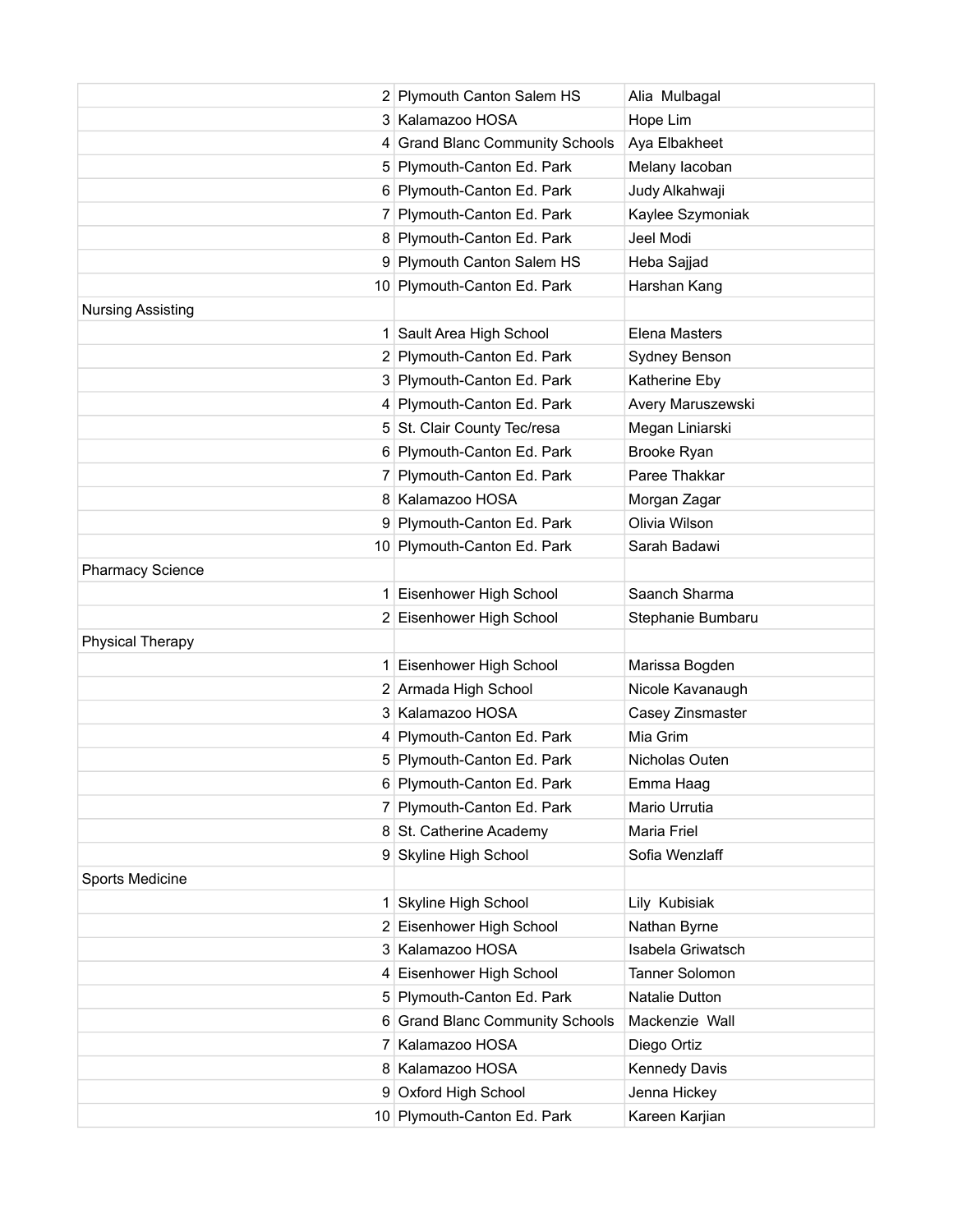| <b>Veterinary Science</b>            |                                      |                          |
|--------------------------------------|--------------------------------------|--------------------------|
|                                      | 1 Sault Area High School             | Morgan Brow              |
|                                      | 2 KRESA EFE Veterinary Science       | Lauren Jacox             |
|                                      | 3 KRESA EFE Veterinary Science       | Evelyn Whalen            |
|                                      | 4 Eisenhower High School             | Janelle Bobchick         |
|                                      | 5 KRESA EFE Veterinary Science       | Elsa Peterson            |
|                                      | 6 Sault Area High School             | Kylie Goodman            |
|                                      | 7 KRESA EFE Veterinary Science       | Marissa Aiello           |
|                                      | 8 KRESA EFE Veterinary Science       | Lauryn Hudson            |
|                                      | 9 KRESA EFE Veterinary Science       | Maddie Stratton          |
|                                      | 10 KRESA EFE Veterinary Science      | Abby Smith               |
| <b>Emergency Preparedness Events</b> |                                      |                          |
| <b>CERT Skills</b>                   |                                      |                          |
|                                      | 1 Plymouth Canton Salem HS           | Josiah Jungkuntz         |
|                                      | 1 Plymouth Canton Salem HS           | Abid Khan                |
|                                      | 2 Oxford High School                 | Nicholas Hatzigeorgiou   |
|                                      | 2 Oxford High School                 | Holden Jones             |
|                                      | 3 Kalamazoo HOSA                     | <b>Kelcey Briggs</b>     |
|                                      | 3 Kalamazoo HOSA                     | Madelyn Ide              |
|                                      | 4 Skyline High School                | Arjun Joshi              |
|                                      | 4 Skyline High School                | Ajan Arora               |
|                                      | 5 Grand Blanc Community Schools      | Eniya Barker             |
|                                      | 5 Grand Blanc Community Schools      | Kiona Henry              |
|                                      | 6 Grand Blanc Community Schools      | Madison Lee              |
|                                      | 6 Grand Blanc Community Schools      | <b>Lissus Walker</b>     |
|                                      | 7 Plymouth-Canton Ed. Park           | <b>Madeline Ward</b>     |
|                                      | 7 Plymouth-Canton Ed. Park           | <b>Batoul Fakih</b>      |
|                                      | 8 Grand Blanc Community Schools      | Quinn Goldie             |
|                                      | 8 Grand Blanc Community Schools      | Adeline Drysdale         |
|                                      | 9 Sault Area High School             | <b>Grace Visnaw</b>      |
|                                      | 9 Sault Area High School             | Hanna Eavou              |
| <b>CPR/First Aid</b>                 |                                      |                          |
|                                      | 1 Grand Blanc Community Schools      | Kylie Lewis              |
| 1                                    | <b>Grand Blanc Community Schools</b> | <b>Caroline Scribner</b> |
|                                      | 2 Plymouth Canton Salem HS           | Shruva Kambhammettu      |
|                                      | 2 Plymouth Canton Salem HS           | Arslaan Zahid            |
|                                      | 3 Plymouth Canton Salem HS           | Krishna Jariwala         |
|                                      | 3 Plymouth Canton Salem HS           | Deeya Minesh Patel       |
|                                      | 4 Kalamazoo HOSA                     | Henry Huynh              |
|                                      | 4 Kalamazoo HOSA                     | Reagan Gates             |
|                                      | 5 Kalamazoo HOSA                     | Madison Vasquez          |
|                                      | 5 Kalamazoo HOSA                     | Kierra Gaddie            |
|                                      | 6 Kalamazoo HOSA                     | Ethan Nwokenta           |
|                                      | 6 Kalamazoo HOSA                     | Erica Sanchez-Elias      |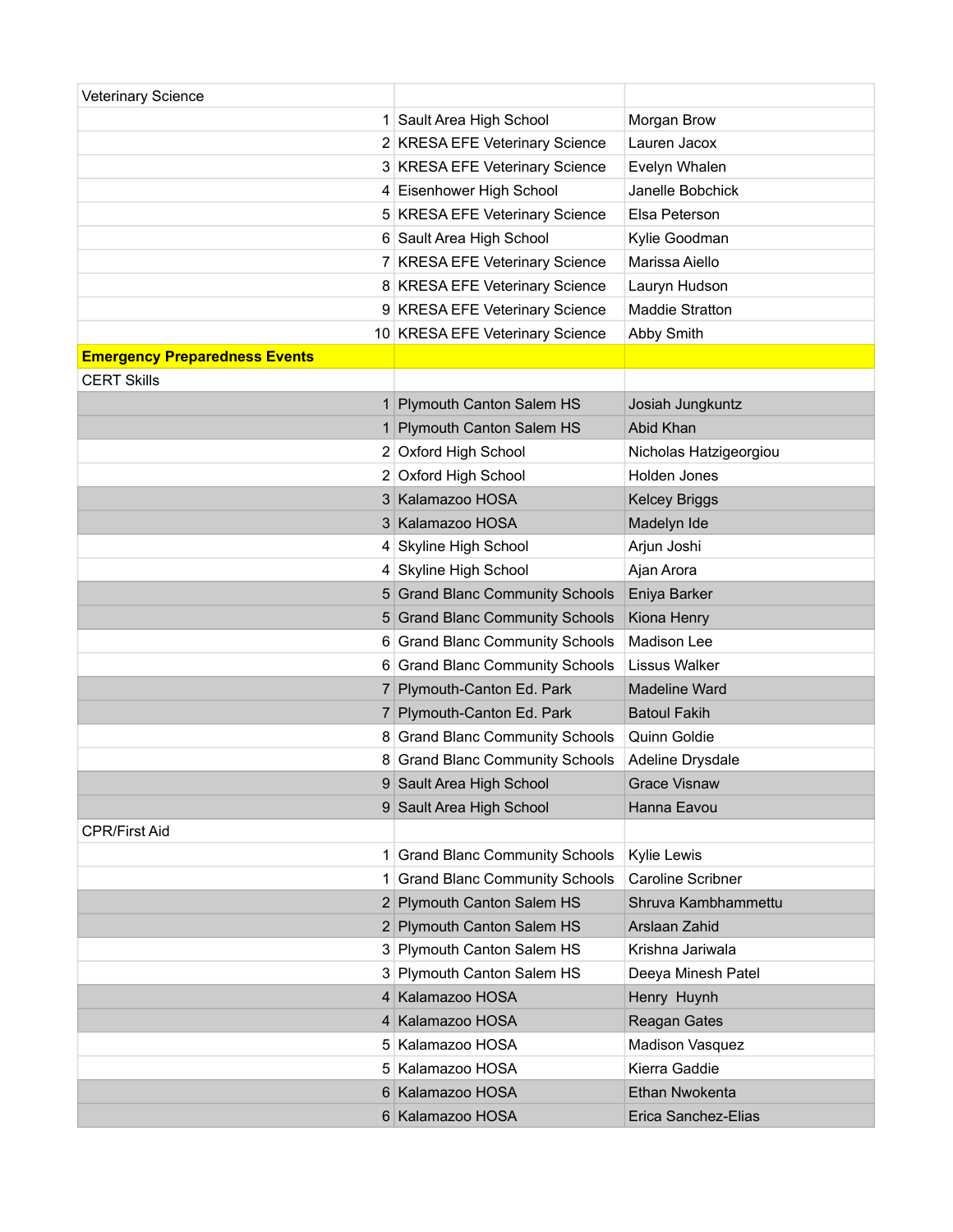|                                     | 7 Kalamazoo HOSA                | Brooklyn Velasquez        |
|-------------------------------------|---------------------------------|---------------------------|
|                                     | 7 Kalamazoo HOSA                | Jacob Ramirez             |
|                                     | 8 Skyline High School           | Grace Yao                 |
|                                     | 8 Skyline High School           | Maya Kama                 |
|                                     | 9 Kalamazoo HOSA                | Lizariah Lewis            |
|                                     | 9 Kalamazoo HOSA                | Samiyah Jones             |
|                                     | 10 Kalamazoo HOSA               | <b>Cristiana Worthams</b> |
|                                     | 10 Kalamazoo HOSA               | Rebecca Aiello            |
| <b>Emergency Medical Technician</b> |                                 |                           |
|                                     | 1 Plymouth Canton Salem HS      | Shivam Desai              |
|                                     | 1 Plymouth Canton Salem HS      | Nikhil Akkala             |
|                                     | 2 Skyline High School           | Luke Powell               |
|                                     | 2 Skyline High School           | Michal Kama               |
|                                     | 3 Plymouth Canton Salem HS      | Sohan Kosna               |
|                                     | 3 Plymouth Canton Salem HS      | Rohan Savoie              |
| Epidemiology                        |                                 |                           |
|                                     | 1 Plymouth Canton Salem HS      | Aiswarya Saravanan        |
|                                     | 2 Plymouth Canton Salem HS      | Vaneesha Natogi           |
|                                     | 3 Skyline High School           | Liam McNulty              |
|                                     | 4 Grand Blanc Community Schools | Lani Dickenson            |
| Life Support Skills                 |                                 |                           |
|                                     | 1 Grand Blanc Community Schools | Jonathan Cross            |
| <b>Public Health</b>                |                                 |                           |
|                                     | 1 Plymouth Canton Salem HS      | <b>Tavleen Kaur</b>       |
|                                     | 1 Plymouth Canton Salem HS      | Niyati Patel              |
| <b>Leadership Events</b>            |                                 |                           |
| <b>Extemporaneous Writing</b>       |                                 |                           |
|                                     | 1 Plymouth Canton Salem HS      | <b>Claire Swadling</b>    |
|                                     | 2 Grand Blanc Community Schools | Ava Himelhoch             |
|                                     | 3 Oxford High School            | Olivia Clark              |
|                                     | 4 Grand Blanc Community Schools | Kiranjeet Kaur            |
|                                     | 5 St. Catherine Academy         | Piper Fraker              |
|                                     | 6 Plymouth Canton Salem HS      | Ayushi Chaube             |
|                                     | 7 Grand Blanc Community Schools | Kyla Moore                |
| Health Career Photography           |                                 |                           |
|                                     | 1 St. Clair County Tec/resa     | Emma Lewandowski          |
|                                     | 2 St. Catherine Academy         | Georgina Nafso            |
| <b>Healthy Lifestyle</b>            |                                 |                           |
|                                     | 1 Plymouth-Canton Ed. Park      | Morgan Waligora           |
|                                     | 2 Plymouth-Canton Ed. Park      | Ella Linton               |
|                                     | 3 St. Catherine Academy         | Madeleine Michel          |
|                                     | 4 Skyline High School           | Kialyn Thai               |
| <b>Job Seeking Skills</b>           |                                 |                           |
|                                     | 1 Plymouth-Canton Ed. Park      | Sophie Edwards            |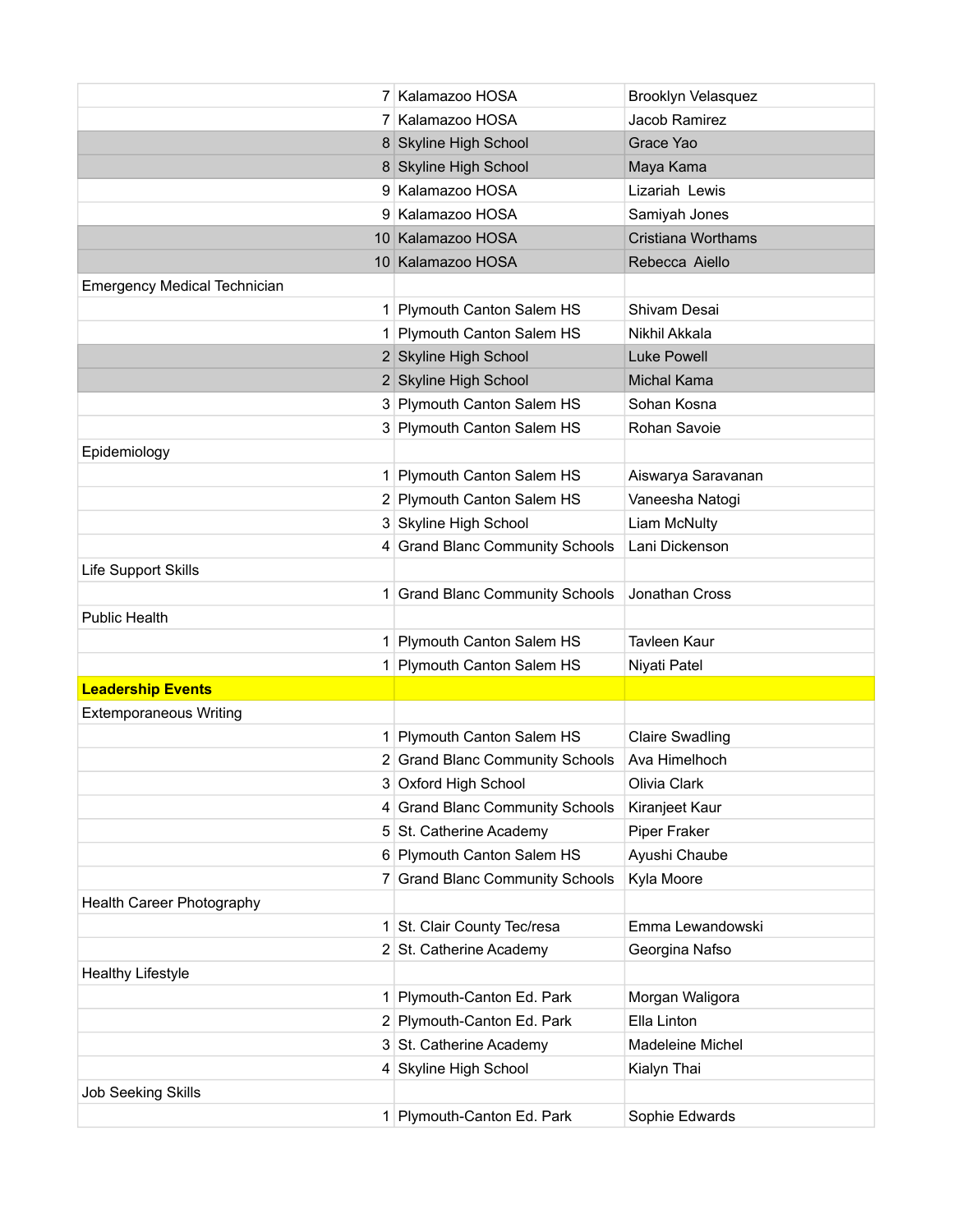| <b>Prepared Speaking</b>                   |                                      |                          |
|--------------------------------------------|--------------------------------------|--------------------------|
|                                            | 1 Plymouth-Canton Ed. Park           | Jai'la Combs             |
|                                            | 2 St. Catherine Academy              | Saran Nimmagadda         |
|                                            | 3 Plymouth Canton Salem HS           | Shivangi Bhatt           |
|                                            | 4 Oxford High School                 | Kathleen Asay            |
| Researched Persuasive Writing and Speaking |                                      |                          |
| 1 <sup>1</sup>                             | Plymouth Canton Salem HS             | Amrita Kondur            |
|                                            | 2 Plymouth Canton Salem HS           | Rhea Sridhara            |
|                                            | 3 Kalamazoo HOSA                     | Kenzi Zimmerman-Frost    |
|                                            | 4 Grand Blanc Community Schools      | Nirav Patel              |
| <b>Research Poster</b>                     |                                      |                          |
|                                            | 1 St. Catherine Academy              | Lauren Proper            |
|                                            | 2 Plymouth Canton Salem HS           | Nitya Mahesh             |
|                                            | 3 Eisenhower High School             | Valden Denha             |
| <b>Teamwork Events</b>                     |                                      |                          |
| <b>Biomedical Debate</b>                   |                                      |                          |
|                                            | 1 Grand Blanc Community Schools      | Kendi Perdue             |
|                                            | 1 Grand Blanc Community Schools      | Jade King                |
|                                            | 1 Grand Blanc Community Schools      | Kennedy Hagens           |
|                                            | 1 Grand Blanc Community Schools      | Lane Hagans              |
| <b>Community Awareness</b>                 |                                      |                          |
|                                            | 1 Plymouth Canton Salem HS           | Naveen Grewal            |
|                                            | 1 Plymouth Canton Salem HS           | Maanya Dedhia            |
|                                            | 1 Plymouth Canton Salem HS           | Jinal Gotadke            |
| 1 <sup>1</sup>                             | <b>Plymouth Canton Salem HS</b>      | Prisha Shah              |
|                                            | 2 Skyline High School                | Shayan Omer              |
|                                            | 2 Skyline High School                | Catherine Lee            |
|                                            | 3 Grand Blanc Community Schools      | Carly Orlando-Evans      |
|                                            | 3 Grand Blanc Community Schools      | <b>Christine Edmunds</b> |
|                                            | 3 Grand Blanc Community Schools      | <b>Piper Rawsthorne</b>  |
|                                            | 4 Grand Blanc Community Schools      | Sia Kanwar               |
|                                            | 4 Grand Blanc Community Schools      | <b>Hannah Davis</b>      |
| 4                                          | <b>Grand Blanc Community Schools</b> | Sidney Santana           |
|                                            | 5 Kalamazoo HOSA                     | roxanne plante           |
|                                            | 5 Kalamazoo HOSA                     | Tristan Johnson          |
|                                            | 5 Kalamazoo HOSA                     | Shayla Strake            |
|                                            | 6 Grand Blanc Community Schools      | Megan Parks              |
|                                            | 6 Grand Blanc Community Schools      | <b>Isabel Banks</b>      |
|                                            | 7 Plymouth Canton Salem HS           | Jack Zhang               |
|                                            | 7 Plymouth Canton Salem HS           | Aryan Chokshi            |
|                                            | 7 Plymouth Canton Salem HS           | Hari Pillai              |
|                                            | 7 Plymouth Canton Salem HS           | Zayd Syed                |
| <b>Creative Problem Solving</b>            |                                      |                          |
|                                            | 1 Plymouth Canton Salem HS           | Arav Kulkarni            |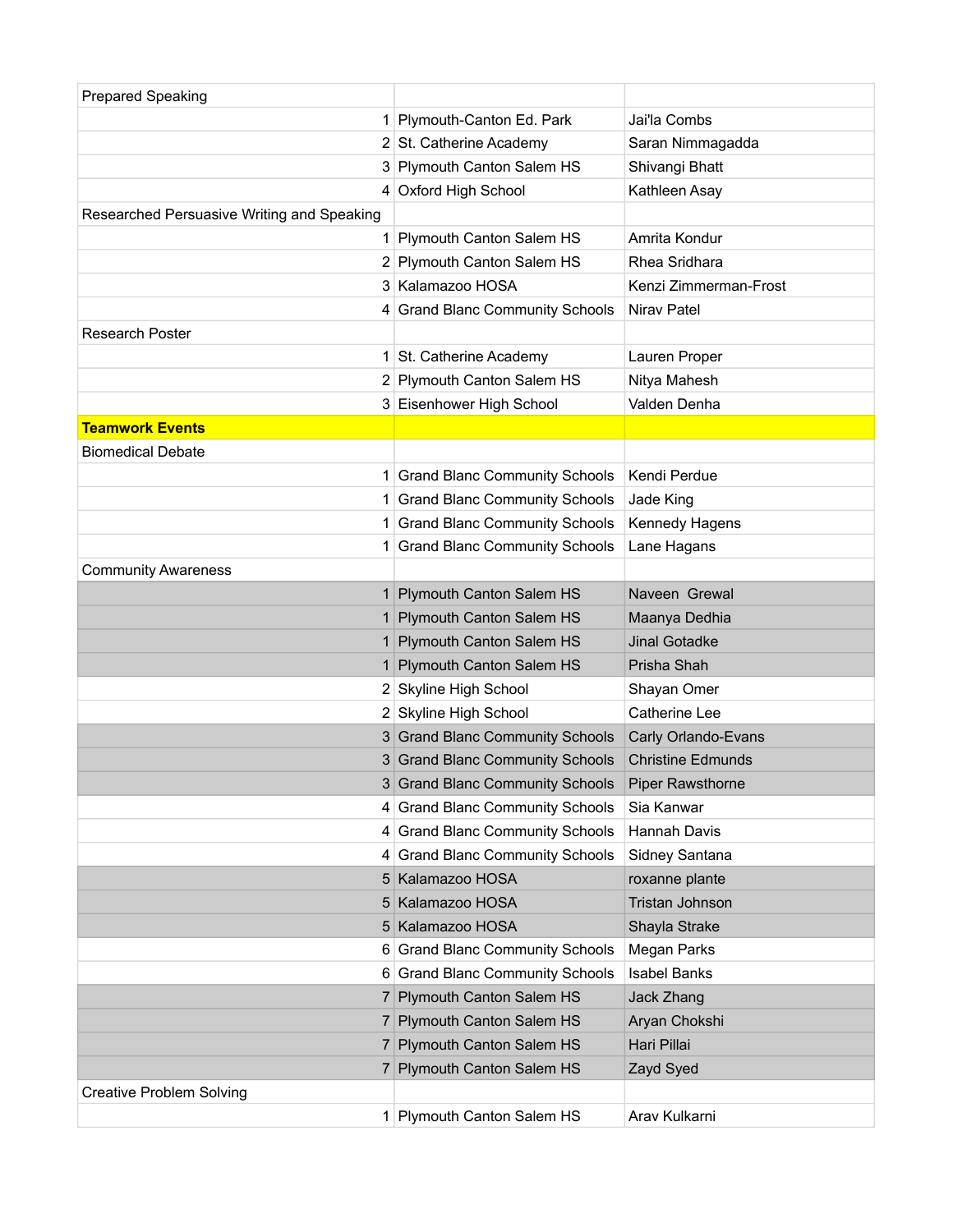|                                       | 1 Plymouth Canton Salem HS      | Rahul Nanwani          |
|---------------------------------------|---------------------------------|------------------------|
|                                       | 1 Plymouth Canton Salem HS      | Gautam Kiran           |
|                                       | 1 Plymouth Canton Salem HS      | Kunal Patel            |
|                                       | 2 Plymouth Canton Salem HS      | Dhruthi Pattabhi       |
|                                       | 2 Plymouth Canton Salem HS      | Haiqa Tanveer          |
|                                       | 2 Plymouth Canton Salem HS      | Serene Alnaib          |
| <b>Forensic Science</b>               |                                 |                        |
|                                       | 1 Plymouth Canton Salem HS      | Anuya Shetty           |
|                                       | 1 Plymouth Canton Salem HS      | Akshayapriya Saravanan |
|                                       | 2 Plymouth Canton Salem HS      | Aisha Patni            |
|                                       | 2 Plymouth Canton Salem HS      | Anam Noor              |
|                                       | 3 Kalamazoo HOSA                | Natalie Terry          |
|                                       | 3 Kalamazoo HOSA                | McKenna Nunn           |
|                                       | 4 Plymouth-Canton Ed. Park      | Jumana Ebrahim         |
|                                       | 4 Plymouth-Canton Ed. Park      | <b>Molly Rathke</b>    |
|                                       | 5 Skyline High School           | Nehith Kumar           |
|                                       | 5 Skyline High School           | Adarsh Nadgir          |
|                                       | 6 Skyline High School           | Ava Heung              |
|                                       | 6 Skyline High School           | <b>Erin McNulty</b>    |
| <b>Health Career Display</b>          |                                 |                        |
|                                       | 1 Plymouth Canton Salem HS      | Shreya Balla           |
|                                       | 1 Plymouth Canton Salem HS      | Swaleha Halai          |
|                                       | 2 Plymouth Canton Salem HS      | Melody Wang            |
|                                       | 2 Plymouth Canton Salem HS      | Eunice Qian            |
|                                       | 3 Plymouth Canton Salem HS      | Riya Patel             |
|                                       | 3 Plymouth Canton Salem HS      | Aina Aspal             |
|                                       | 4 Plymouth Canton Salem HS      | Jaivish Patel          |
|                                       | 4 Plymouth Canton Salem HS      | Deeya Patel            |
|                                       | 5 Grand Blanc Community Schools | Alyssa Ethington       |
|                                       | 5 Grand Blanc Community Schools | <b>Thomas Bettys</b>   |
|                                       | 6 Skyline High School           | Anjali Kakarla         |
|                                       | 6 Skyline High School           | Reva Patchava          |
|                                       | 7 Eisenhower High School        | Kaitlyn Fraser         |
|                                       | 7 Eisenhower High School        | Cassidy Lease          |
|                                       | 8 St. Catherine Academy         | Sofia Minniti          |
|                                       | 8 St. Catherine Academy         | <b>Isabel Thomas</b>   |
|                                       | 9 Sault Area High School        | Paityn McKechnie       |
|                                       | 9 Sault Area High School        | Jayla Jorgensen        |
|                                       | 10 Sault Area High School       | Danil Harms            |
|                                       | 10 Sault Area High School       | Kylee Pavlat           |
| Health Career Display - Middle School |                                 |                        |
| Middle School                         |                                 |                        |
|                                       | 1 Armada High School            | madelyn Kukla          |
|                                       | 1 Armada High School            | Arianna Silamianos     |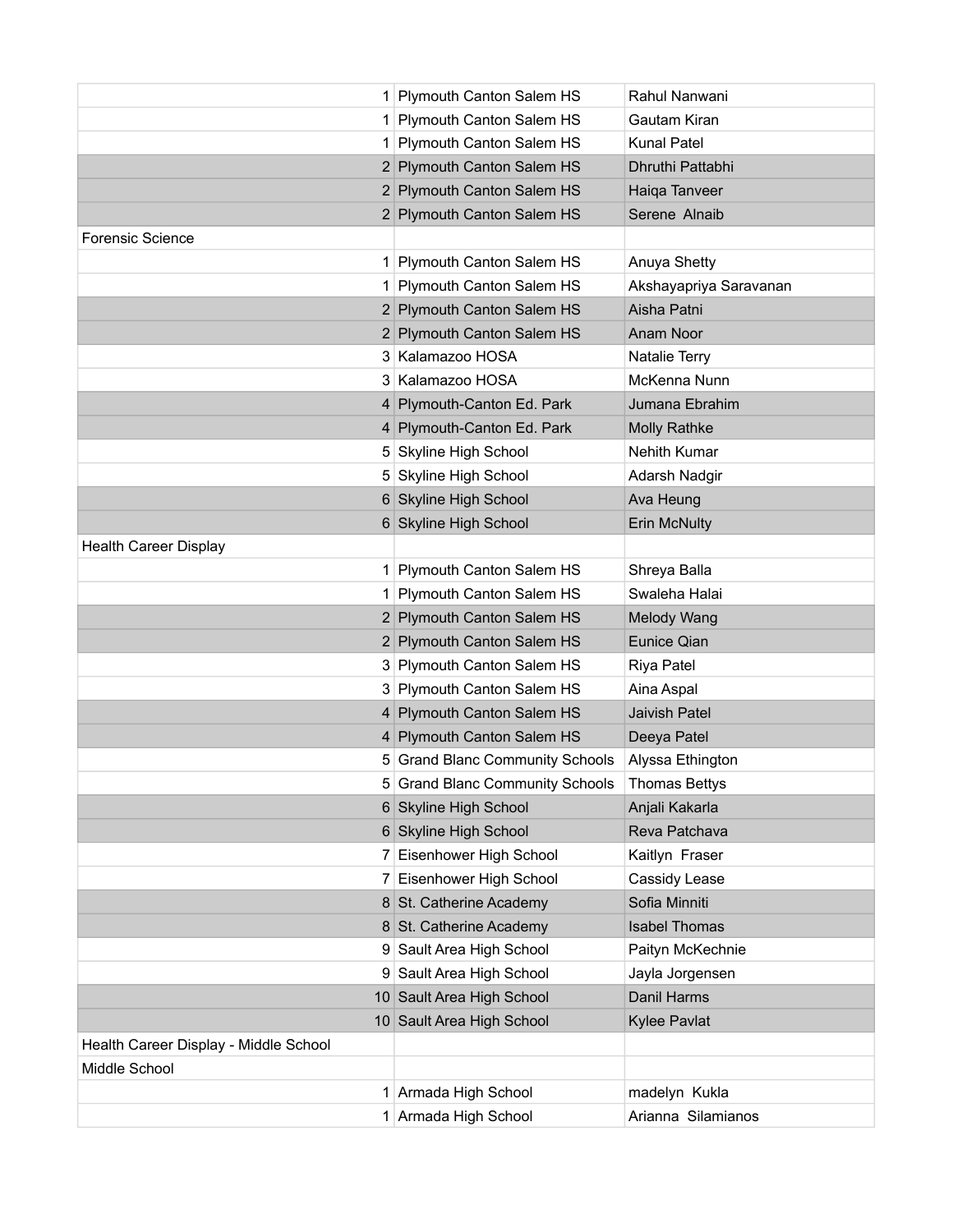| <b>Health Education</b> |                                      |                        |
|-------------------------|--------------------------------------|------------------------|
| Secondary               |                                      |                        |
| 1                       | Plymouth Canton Salem HS             | Gabriel Gampala        |
| 1                       | Plymouth Canton Salem HS             | Nikhil Kondagunta      |
| 1                       | <b>Plymouth Canton Salem HS</b>      | Kartikeya Shukla       |
|                         | 2 Plymouth Canton Salem HS           | Devin Lu               |
|                         | 2 Plymouth Canton Salem HS           | Christina Yoo          |
|                         | 2 Plymouth Canton Salem HS           | Huizhen Lim            |
|                         | 3 Grand Blanc Community Schools      | <b>Mallory Robbins</b> |
|                         | 3 Grand Blanc Community Schools      | Bayan Aboluhom         |
|                         | 4 Plymouth Canton Salem HS           | Uwaeish Ahmad          |
|                         | 4 Plymouth Canton Salem HS           | Eshal Ilyas            |
|                         | 4 Plymouth Canton Salem HS           | Mariam Fateh           |
|                         | 5 Kalamazoo HOSA                     | <b>Cassidy Bruner</b>  |
|                         | 5 Kalamazoo HOSA                     | Camden Bruner          |
|                         | 5 Kalamazoo HOSA                     | Johanna Bennett        |
|                         | 6 Kalamazoo HOSA                     | <b>Brycen Town</b>     |
|                         | 6 Kalamazoo HOSA                     | Kiana Brill            |
|                         | 6 Kalamazoo HOSA                     | <b>Walter Pollard</b>  |
|                         | 6 Kalamazoo HOSA                     | Keyton MacInnis        |
|                         | 7 Armada High School                 | Sophia Wolfe           |
|                         | 7 Armada High School                 | Olivia hebb            |
|                         | 7 Armada High School                 | Gabbie Lukowski        |
|                         | 8 Grand Blanc Community Schools      | <b>Ritika Patel</b>    |
|                         | 8 Grand Blanc Community Schools      | Salony Patel           |
|                         | 9 Skyline High School                | Shannen Lee            |
|                         | 9 Skyline High School                | <b>Britta Coultas</b>  |
| <b>HOSA Bowl</b>        |                                      |                        |
| 1                       | St. Catherine Academy                | Nadine Shoushanian     |
|                         | St. Catherine Academy                | Veronica Klawender     |
| 1                       | St. Catherine Academy                | Shaelyn Cretu          |
| 1                       | St. Catherine Academy                | Emma Slotka            |
|                         | 2 St. Catherine Academy              | <b>Clare Gulowski</b>  |
|                         | 2 St. Catherine Academy              | Natalie Alexander      |
|                         | 2 St. Catherine Academy              | <b>Abbey Grose</b>     |
|                         | 2 St. Catherine Academy              | Sara Isgro             |
|                         | 3 Skyline High School                | Nina Taleb Bendiab     |
|                         | 3 Skyline High School                | Daniel Rogers          |
|                         | 3 Skyline High School                | Arjun Bharadwaj        |
|                         | 3 Skyline High School                | Arya Joshi             |
| Medical Innovation      |                                      |                        |
|                         | 1 Grand Blanc Community Schools      | Diya Kanwar            |
| 1 <sup>1</sup>          | <b>Grand Blanc Community Schools</b> | Nazim Ali              |
|                         | 1 Grand Blanc Community Schools      | Riya Achuri            |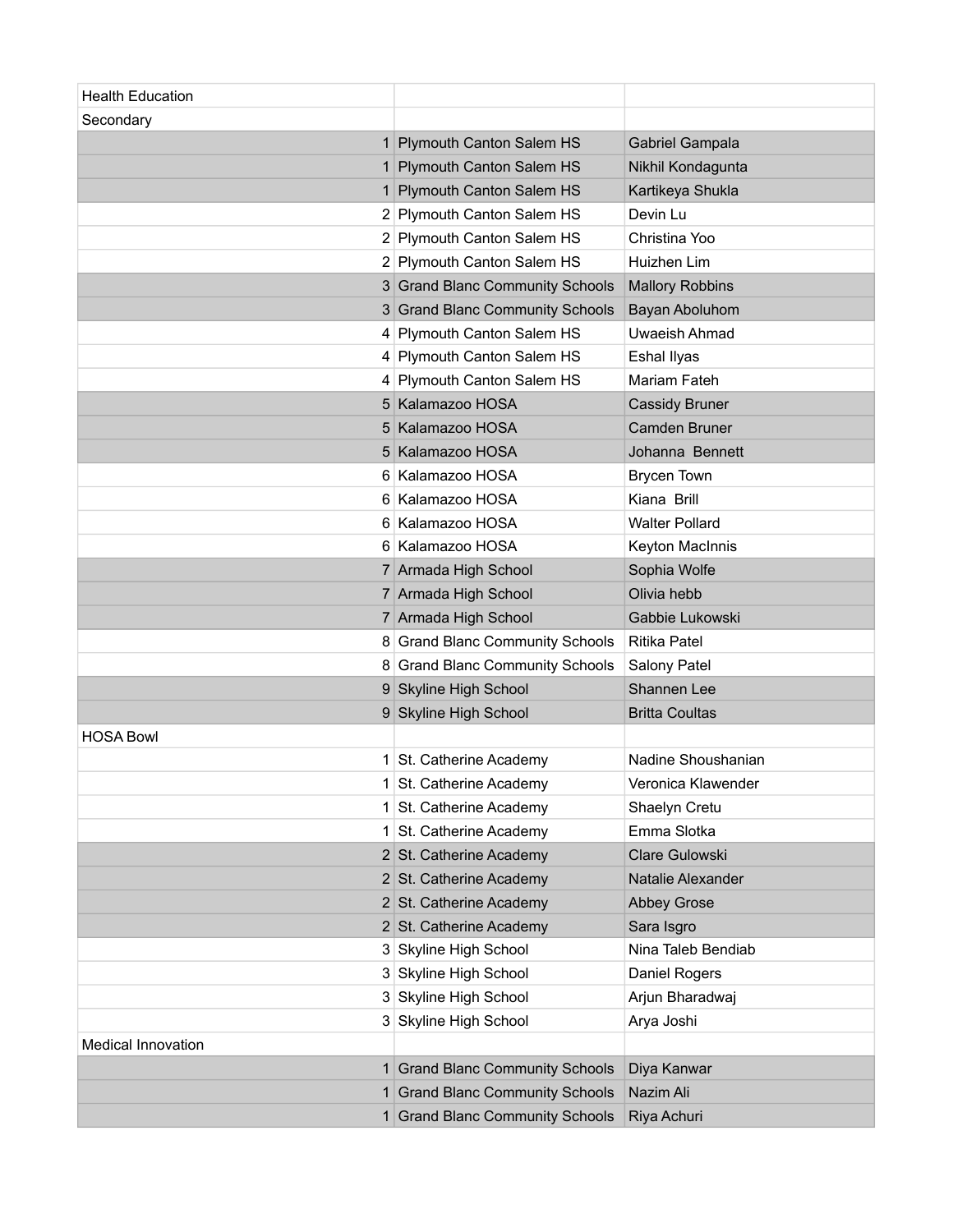|                                    | 1 Grand Blanc Community Schools | Sriya Vattipally       |
|------------------------------------|---------------------------------|------------------------|
|                                    | 2 Eisenhower High School        | <b>Robert Hilliard</b> |
|                                    | 2 Eisenhower High School        | Alyssa Nezich          |
|                                    | 3 Plymouth Canton Salem HS      | Shivansh Upadhyay      |
|                                    | 3 Plymouth Canton Salem HS      | Krish Patel            |
|                                    | 3 Plymouth Canton Salem HS      | Sathvik Emmadi         |
|                                    | 3 Plymouth Canton Salem HS      | Hetu Shah              |
|                                    | 4 Grand Blanc Community Schools | Luca Dstasio           |
|                                    | 4 Grand Blanc Community Schools | <b>Addison Calvert</b> |
|                                    | 5 Plymouth Canton Salem HS      | Neha Khedekar          |
|                                    | 5 Plymouth Canton Salem HS      | Prisha Vysyaraju       |
|                                    | 5 Plymouth Canton Salem HS      | Vidhi Patel            |
|                                    | 5 Plymouth Canton Salem HS      | Anwita Poluru          |
| <b>Parliamentary Procedure</b>     |                                 |                        |
| 1                                  | Plymouth Canton Salem HS        | Suriya Subbiah         |
| 1                                  | Plymouth Canton Salem HS        | Anthony Dono           |
| 1                                  | Plymouth Canton Salem HS        | David Wang             |
| 1                                  | Plymouth Canton Salem HS        | Rupesh Seetharaman     |
| 1                                  | Plymouth Canton Salem HS        | Aditya Patel           |
| 1                                  | Plymouth Canton Salem HS        | Dhruv Bhatnagar        |
| 1                                  | Plymouth Canton Salem HS        | Arav Desai             |
| 1                                  | Plymouth Canton Salem HS        | Benjamin Karsono       |
|                                    |                                 |                        |
| <b>Public Service Announcement</b> |                                 |                        |
|                                    | Kalamazoo HOSA                  | Mackenzie Ford         |
|                                    | Kalamazoo HOSA                  | Ella Radke             |
|                                    | Kalamazoo HOSA                  | Faye Scott-Farnsworth  |
| 1                                  | Kalamazoo HOSA                  | <b>Piper Thomas</b>    |
|                                    | 2 Plymouth Canton Salem HS      | Riya Bhakkad           |
|                                    | 2 Plymouth Canton Salem HS      | Rishi Aree             |
|                                    | 2 Plymouth Canton Salem HS      | Farris Abu Farha       |
|                                    | 2 Plymouth Canton Salem HS      | Pranavi Kasarla        |
|                                    | 2 Plymouth Canton Salem HS      | Shailee Sanghvi        |
|                                    | 2 Plymouth Canton Salem HS      | Hamza Alnaib           |
|                                    | 3 Plymouth Canton Salem HS      | Mihir Bharadwaj        |
|                                    | 3 Plymouth Canton Salem HS      | Kamal Numburi          |
|                                    | 3 Plymouth Canton Salem HS      | Resham Chawdhory       |
|                                    | 4 Kalamazoo HOSA                | Lydia Warren           |
|                                    | 4 Kalamazoo HOSA                | Mackenzie Overton      |
|                                    | 4 Kalamazoo HOSA                | Bryce Soisson          |
|                                    | 5 Kalamazoo HOSA                | Lauren Rolfsen         |
|                                    | 5 Kalamazoo HOSA                | Macie Pung             |
|                                    | 5 Kalamazoo HOSA                | hailey brugh           |
|                                    | 5 Kalamazoo HOSA                | Morgan Rearick         |